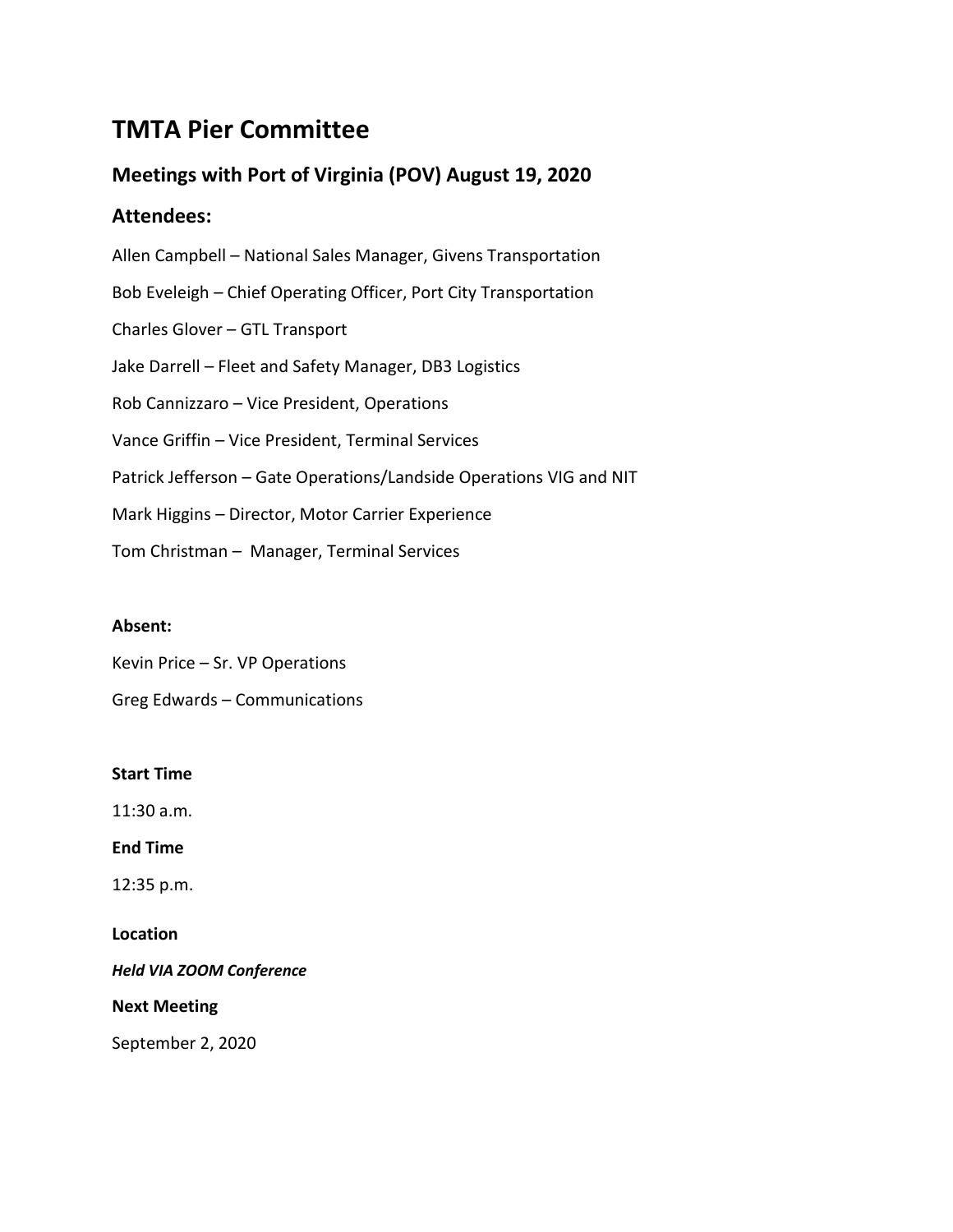## **Notes/Findings**

#### **Volumes and Blank Sailings**

No material changes in outlook since July 22 meeting. Two blanks have been added in October.

Remaining blanks:

| August    | 9 |
|-----------|---|
| September | 8 |
| October   | 3 |

Changes in vessel calls due to weather have moved the volume forecasts for this week.

Loaded vessels are now roughly at 95% of expected volumes.

#### **HRCP Brake Adjustment Process**

We reviewed the slack adjuster measurement process HRCP applies to pool chassis. Chassis are tested at 90-100 psi. Drivers noting improperly adjusted brakes should enter a TMTA TRAC event so we can go over with HRCP if needed.

Drivers are also reminded to ensure their brake system psi is set correctly before a roadside inspection is done to ensure an accurate reading.

Brake inspections are the focus of Brake Safety week which is next week – August 23-29, 2020.

#### **Motor Carrier Duplicate Appointment issue**

The Port is rewriting the interface among ProPass, N4 and Gate systems to eliminate duplicate transactions currently being generated in the systems. There is well underway and will be rolled out this Fall. The improved interface will not require new training for the motor carrier community.

#### **TWIC Issue**

We discussed an issue with a TWIC card not scanning at VIG but scanning at NIT. The Port indicated that a bent TWIC card can produce inconsistent reads and may need to be replaced. If you are experiencing the same issue please enter a TRAC case.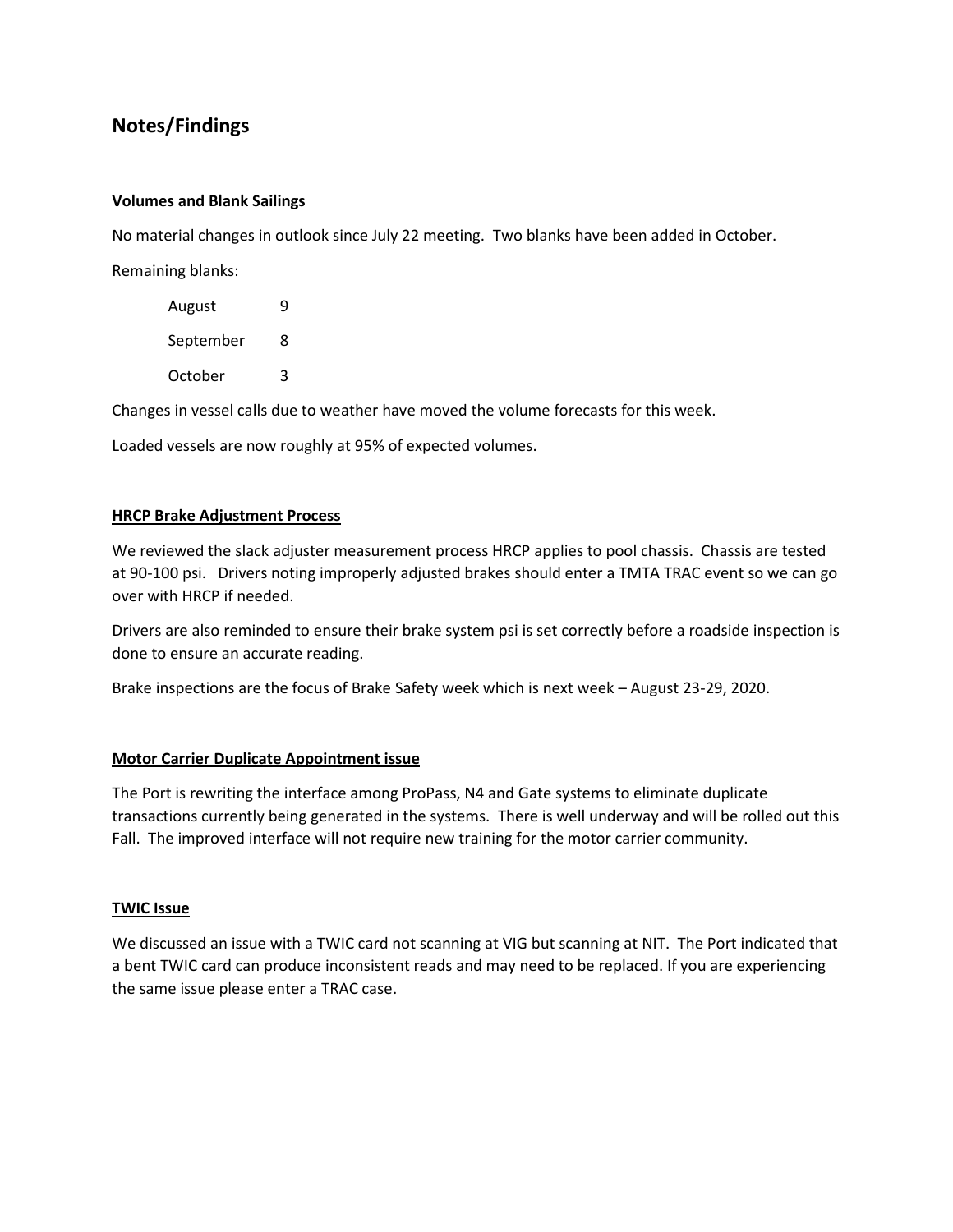#### **Reefer Service Levels**

Fewer reports of reefer service issues over the last 30 days. If your driver suffers an extended reefer turn time (75 minutes) please enter a TRAC case.

#### **PPCY/PCY traffic issue**

Recent messaging did not reduce the number of drivers who were making U-turns to get in a lane intended only for drivers picking up both a container and chassis. As a result, the Port resorted to the TSEP process to eliminate the dangerous U-turns.

#### **Stack Congestion/End of Day Service**

As previously reported in our meeting notes, if a stack is congested the driver will be directed to one of lanes 14, 15, 16 or 17 and lined up in the order of arrival. Once the congestion subsides the driver will be serviced. Drivers have been reported that they were told to leave the Port. That is incorrect. They should follow the instruction to go to one of lanes 14-17 to wait to be serviced. The wait is short.

We had a few reports of drivers not getting serviced at the end of the day. However, the Port has remained open after hours to serve drivers who were in line before the cutoff. When an incident arises you should contact an AOM to resolve it while the driver is at the Port. When this occurs please enter a TRAC case.

#### **Same Day Reservations on Monday**

The percentage of same day reservations on Monday is high as you might expect in a Port with a large number of vessel calls on the weekend. Motor Carriers are reminded that they can use the Watch List feature in ProPass (ProPass Alerts) to get notifications over the weekend of boxes being released.

Reservations made up to roughly 6 p.m. on Sunday will be groomed for pickup on Monday.

A higher number of prior day reservations completed by Sunday will allow the Port to increase reservations per hour on Monday.

#### **Driver Safety**

In our last two meetings we discussed the unusual situation of drivers leaving the mat, getting in their trucks and trying to drive off while the RMG was still attached to the container. The Port showed us 4 incidents where this occurred recently.

We also reviewed video of a driver backing into a closed lane. Closed lanes are marked with a traffic cone. Closed lanes may have workers present so there is the risk of a fatality if the cone is ignored. Motor Carriers are asked to reinforce this with drivers.